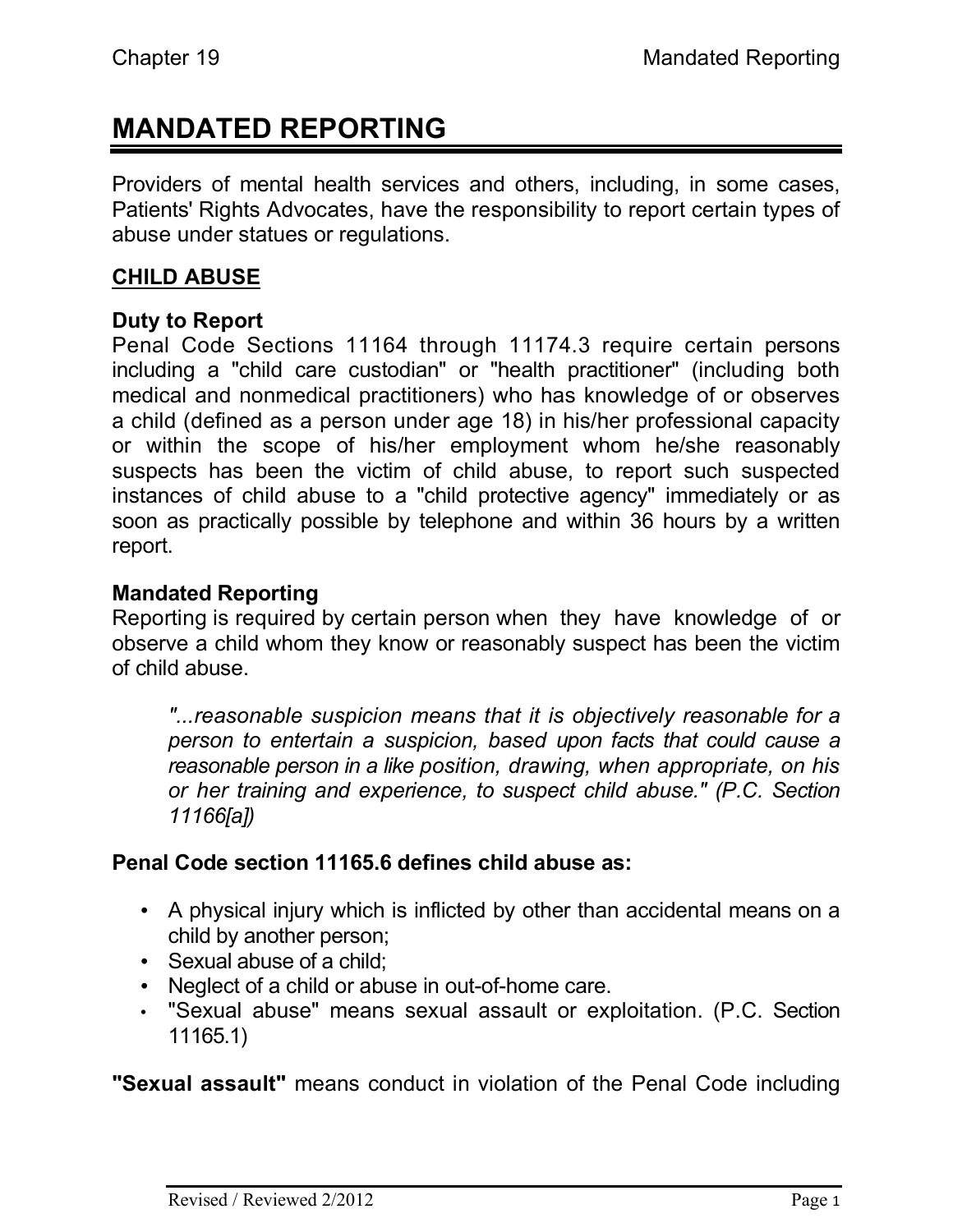rape, rape in concert, incest, sodomy, lewd or lascivious acts upon a child under 14 years of age, oral copulation, penetration of a genital or anal opening by a foreign object, and child molestation.

**"Sexual Exploitation"** refers to any of the following:

Conduct involving any matter depicting a minor engaged in obscene acts, which violates the law prohibiting the preparation, sale, or distribution of obscene matter or employment of minors to perform obscene acts.

A person who knowingly promotes, aids, or assists, employs, uses, persuades, induces, or coerces a child, or a person responsible for a child's welfare who knowingly permits or encourages a child to engage in, or assist others to engage in, prostitution or to either pose or model alone or with others for purposes of preparing a film, photograph, negative, slide, or live performance involving obscene sexual conduct.

A person who depicts a child in, or who knowingly develops, duplicates, prints, or exchanges, any film, photograph, videotape, negative, or slide in which a child is engaged in an act of obscene sexual conduct, except for those activities by law enforcement and prosecution agencies and other persons described in Penal Code Sections 311.3(c), (e).

**"Neglect"** means the negligent treatment or the maltreatment of a child by a person responsible for the child's welfare under circumstances indicating harm or threatened harm to the child's health or welfare. The term includes both acts and omissions on the part of the responsible person. (P.C. Section 11165.2)

**"Severe neglect"** means "the negligent failure of a person having the care or custody of a child to protect the child from severe malnutrition or medically diagnosed nonorganic failure to thrive."

**"General neglect"** means "the failure of a person having the care or custody of a child to provide adequate food, clothing, shelter, medical care or supervision where no physical injury to the child has occurred.

**"Willful Cruelty or Unjustifiable Punishment"** means a situation where a person willfully causes or permits a child to suffer, or inflicts upon a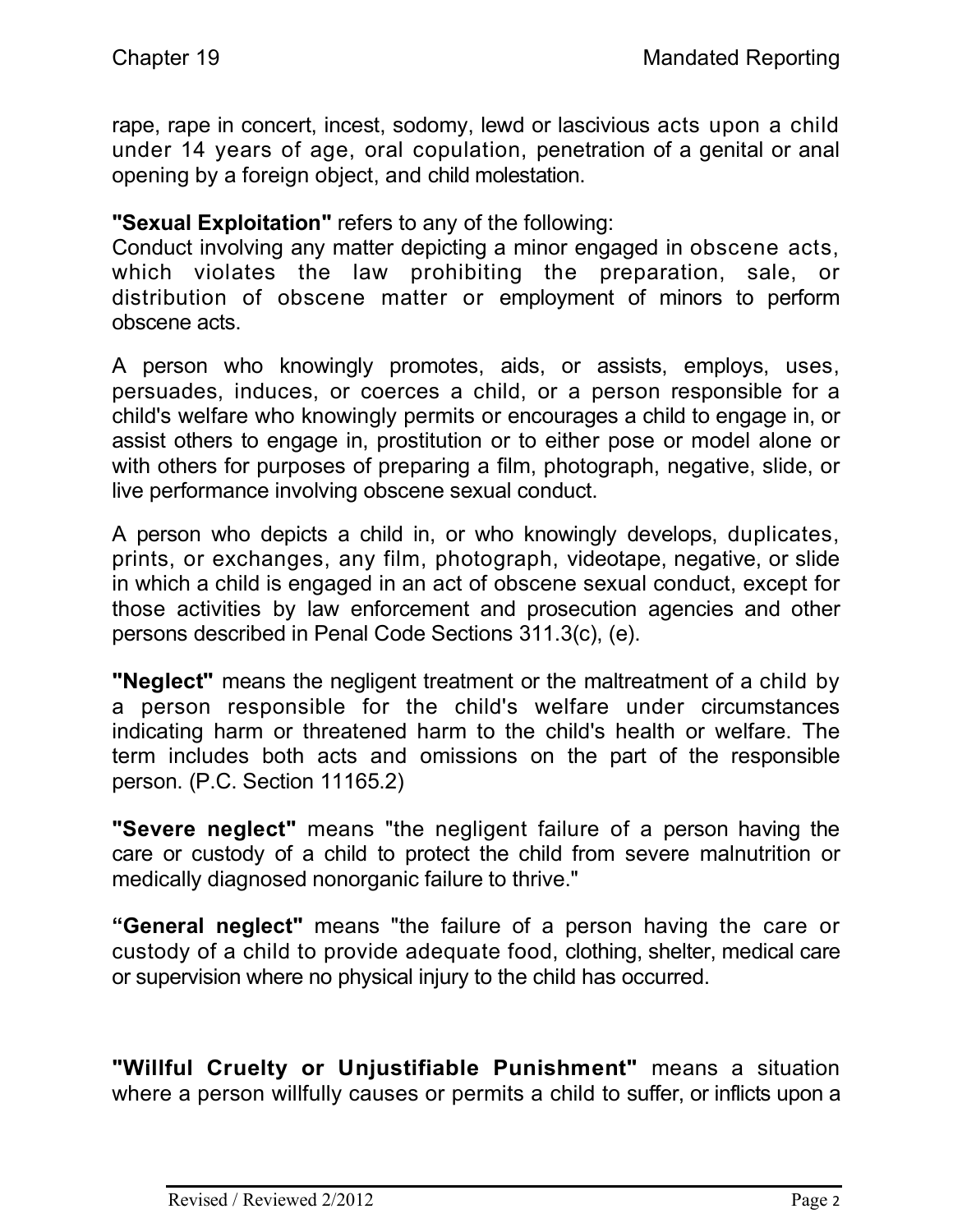child, unjustifiable physical pain or mental suffering, or having the care and custody of the child, willfully causes or permits the child to be placed in a situation where the child's person or health is endangered. (P.C. Section 11165.3)

**"Unlawful Corporal Punishment or Injury"** means a situation where a person willfully inflicts upon a child cruel or inhuman corporal punishment or injury resulting in a traumatic condition. It does not include an amount of force that is reasonable and necessary for a person employed by or engaged in a public school to quell a disturbance threatening physical injury to a person or damage to property, for purposes of self-defense, or to obtain possession of weapons or other dangerous objects within the control of the pupil, as authorized by Cal. Education Code Section 49001. It also does not include the exercise of the degree of physical control authorized by Cal. Education Code Section 44807. In addition, unlawful corporal punishment or injury does not include an injury caused by a peace officer's reasonable and necessary while acting within the course and scope of the officer's employment as a peace officer. (P.C. Section 11165.4)

**"Abuse in Out-of-Home Care"** means situations where child abuse, as defined above, is suspected and the person responsible for the child's welfare is a licensee, administrator or employee of a licensed community care or child day care facility or a facility licensed to care for children or the administrator or employee of a public or private residential home, school, or other institution. It does not mean an injury caused by a peace officer's reasonable and necessary force while acted within the course and scope of the officer's employment as a peace officer. (P.C. Section 11165.5)

## **Discretionary Reporting**

If any child care custodian, health practitioner or employee of child protective services has knowledge of or reasonable suspects that mental suffering has been inflicted on a child or the child's emotional well-being is endangered in any other way, he or she may, at his or her discretion, report such suspected instance of child abuse to a child protective agency. (P.C. Section 11166[b])

## **Person Required to Report**

Penal Code Sections 11165 to 11166 require a "child care custodian,"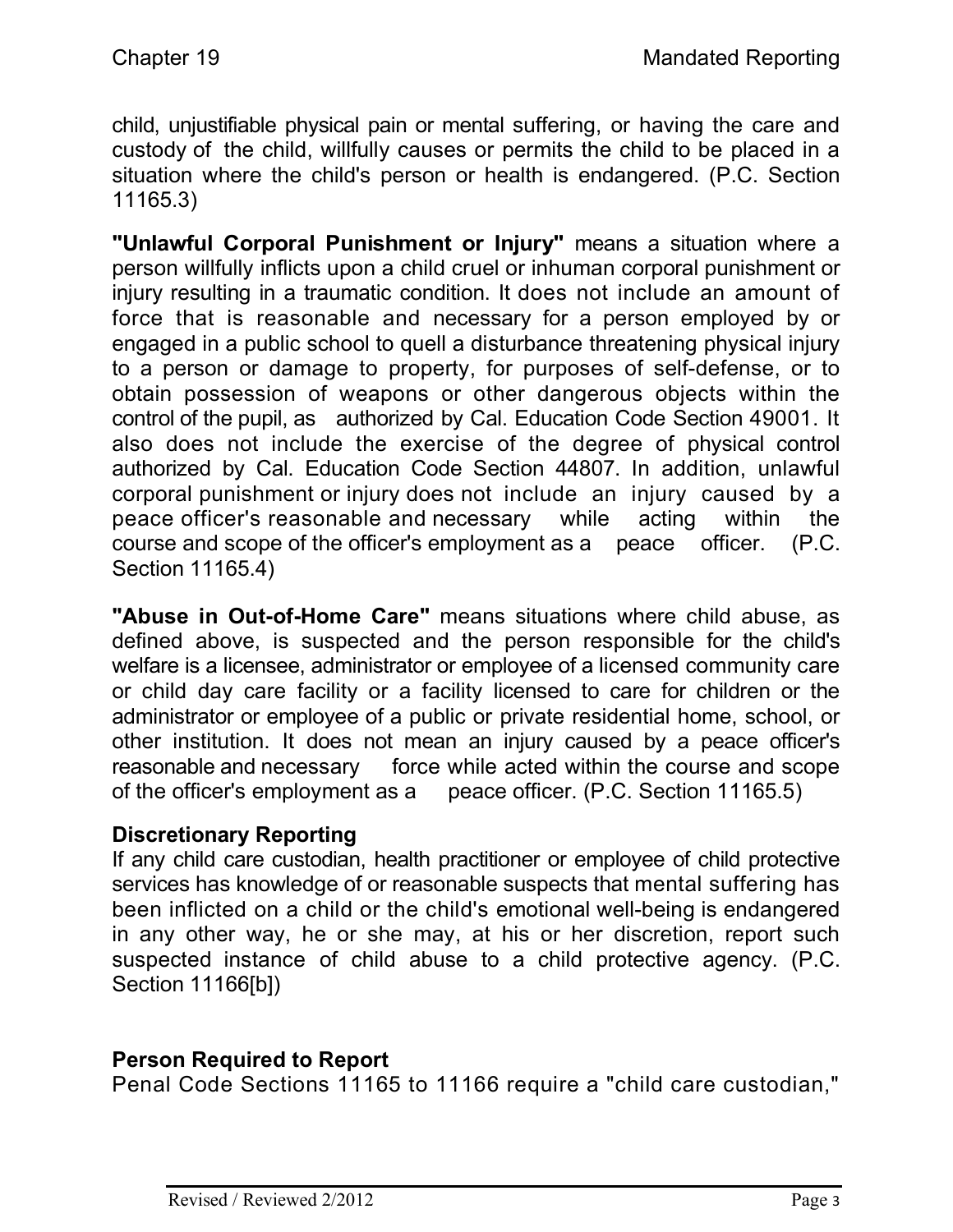"health practitioner," or employee of a "child protective agency" to report suspected child abuse.

A "child care custodian" includes social workers, teachers, teacher's aides and assistants, licensed day care workers, employees of child care institutions, probation officers, parole officers and various community professional and workers in schools, day care programs, youth centers and camps. (P.C. Section 11165.7)

A "health practitioner" means a physician, psychiatrist, nurse, dental hygienist, optometrist, or any other person who is licensed under California Business and Professions Code Section 500 et seq.; a marriage, family and child counselor, and emergency medical technician I or II, paramedic, or other person certified pursuant to Cal. Health and Safety Code Section 1797 et seq.; a psychological assistant registered pursuant to California Business and Professions Code Section 2913; a marriage and family and child counselor trainee, as defined California Business and Professions Code Section 4980.03(c); an unlicensed marriage, family, and child counselor intern registered under California Business and Professions Code Section 4980.44; a state or county public health employee who treats a minor for venereal disease or any other condition; a coroner; a medical examiner, or any person who performs autopsies; or a religious practitioner who diagnoses, examines, or treats children. (P.C. Section 11165.8)

**"Child protective agency"** means a police or sheriff's department, a county probation department or a county welfare department. It does not include a school district police or security department. (P.C. 11165.9)

#### **Required Reports**

A mandatory reporter can fulfill the reporting requirements by telephone report, followed by a written report, which must be made to a "child protective agency," which means a police or sheriff's department, a county probation department, or a county welfare department, but not a school district police or security department.

## **Telephone Report**

A telephone report must be made immediately or a soon as is practically possible after receiving the information concerning the incident. (P.C. Section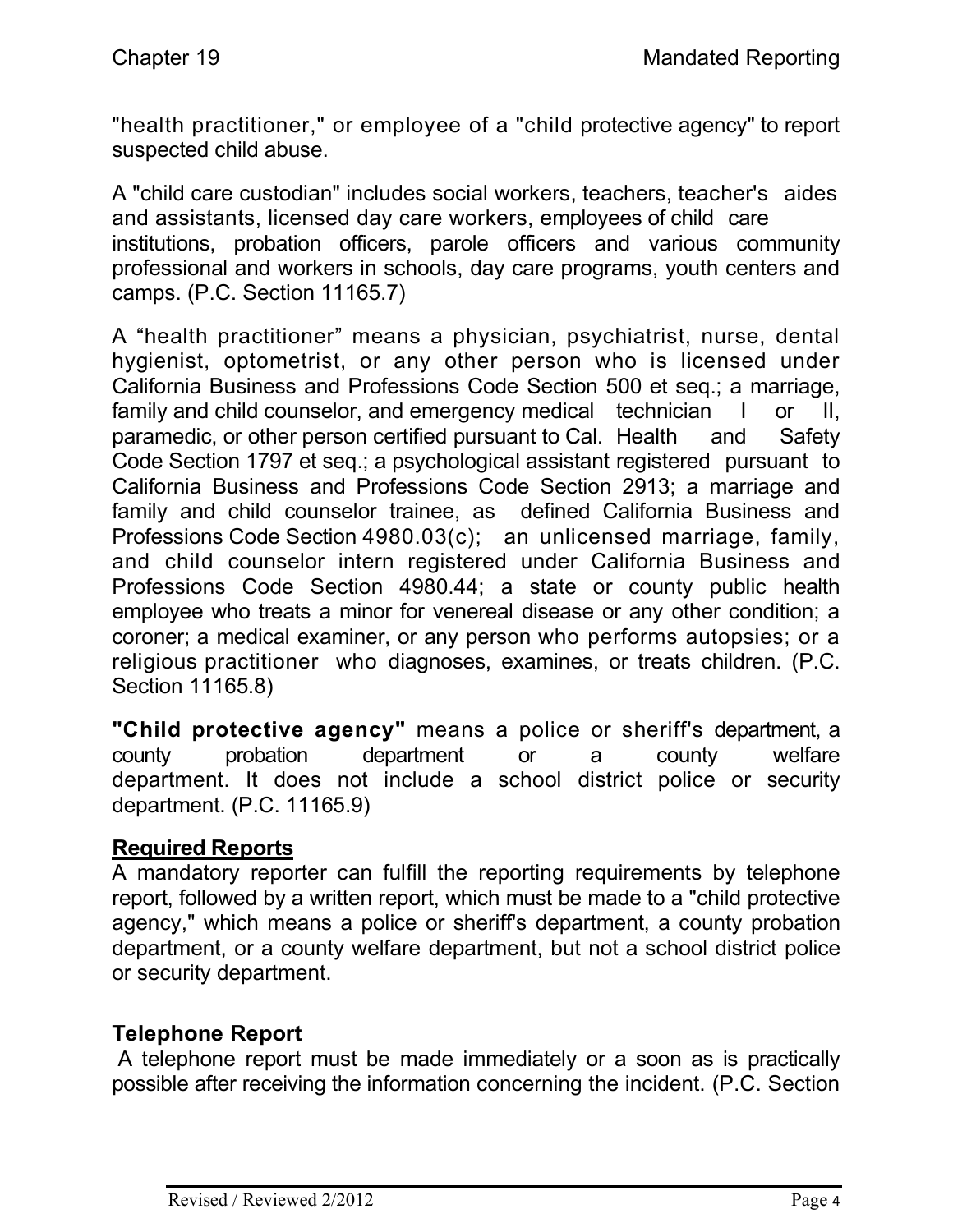11166[a]) The oral report must include:

- The name of the person making the report.
- The name of the child.
- The present location of the child.
- The nature and extent of the injury.
- Any other information requested by the child protective agency, including information that led the person to suspect child abuse.

**Written Report** The state Department of Justice has adopted a form, "Suspected Child Abuse Report," form SS 8572, which must be used for the written report.

## **Privileges**

Neither the physician-patient privilege nor the psychotherapist-patient privilege applies to information reported pursuant to this statute in a court proceeding or administrative hearing. (P.C. Section 11171 [b])

### **Immunity**

No health practitioner or other person required by law to report suspected cases of child abuse shall incur any civil or criminal liability as a result of making a report required or authorized by the statute. (P.C. Section 11172[a])

# **ELDER AND DEPENDENT ADULT ABUSE**

# **Reporting**

W&I Sections 15600 through 15637 state reporting requirements for abuse of elders and dependent adult. Abuse of an elder or dependent adult is a criminal act. (P.C. Section 368)

**"Elder"** means a person 65 years of age or older.**"Dependent Adult"** means any person who is between the ages of 18 and 64, who has physical or mental limitations which restrict his or her ability to carry out normal activities or to protect his or her rights, including, but not limited to, persons who have physical or developmental disabilities or whose physical or mental abilities have diminished because of age.

"Dependent adult" includes any person between the ages of 18 and 64 who is admitted as an inpatient to a 24-hour health facility, as defined in Sections 1250, 1250.2, and 1250.3 of the Health and Safety code.

# **Mandated Reporting**

A custodian or health practitioner must file a report where that person, in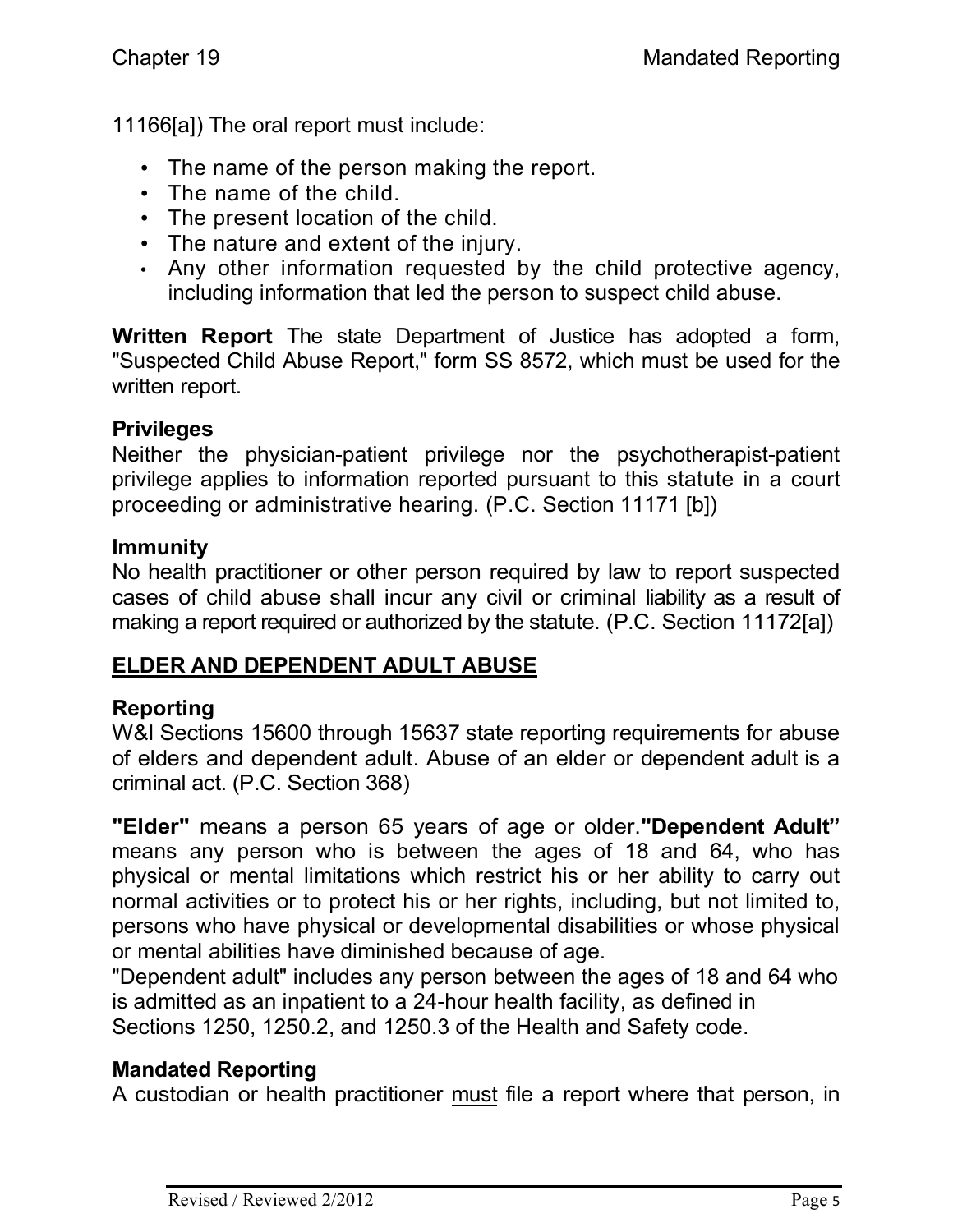the scope of employment or in his or her professional capacity, either: Has observed an incident that reasonably appears to be physical abuse;

Has observed a physical injury where the nature of the injury, its location on the body, or the repetition of the injury, clearly indicates that physical abuse has occurred; or Is told by and elder or dependent adult that he or she has experienced behavior constituting physical abuse. (WIC§ 15630[b])

## **Physical Abuse**

Physical Abuse" means all of the following (which are defined, where appropriate, in the Penal Code):

## **Assault and Battery**

- Assault with a deadly weapon or force likely to produce great bodily injury
- Unreasonable physical constraint, or prolonged or continual deprivation of food or water

# **Sexual Assault**

And, the use of a "physical or chemical restraint or psychotropic medication" under any of the following conditions:

- For punishment.
- For a period significantly beyond that for which the restraint or medication is authorized by a physician licensed in California who is providing medical care to the elder or dependent adult.
- For any purpose not consistent with that authorized by the physician. (WIC § 15610.63)

# **Discretionary Reporting**

Any mandated reporter who has knowledge of, or reasonably suspects that, types of elder or dependent adult abuse for which reports are not mandated have been inflicted upon an elder or dependent adult or that his or her emotional well-being is endangered in any other way, may report the known or suspected instance of abuse. (WIC § 15630©[1]) Types of elder or dependent adult abuse other than physical abuse include: neglect, abandonment, fiduciary abuse, other treatment with resulting physical harm or pain or mental suffering, intimidation or cruel punishment, isolation, physical restraint of an elder or dependent adult for the purpose of preventing him or her from meeting with visitors, false imprisonment, deprivation by a care custodian of goods or services necessary to avoid harm or mental suffering.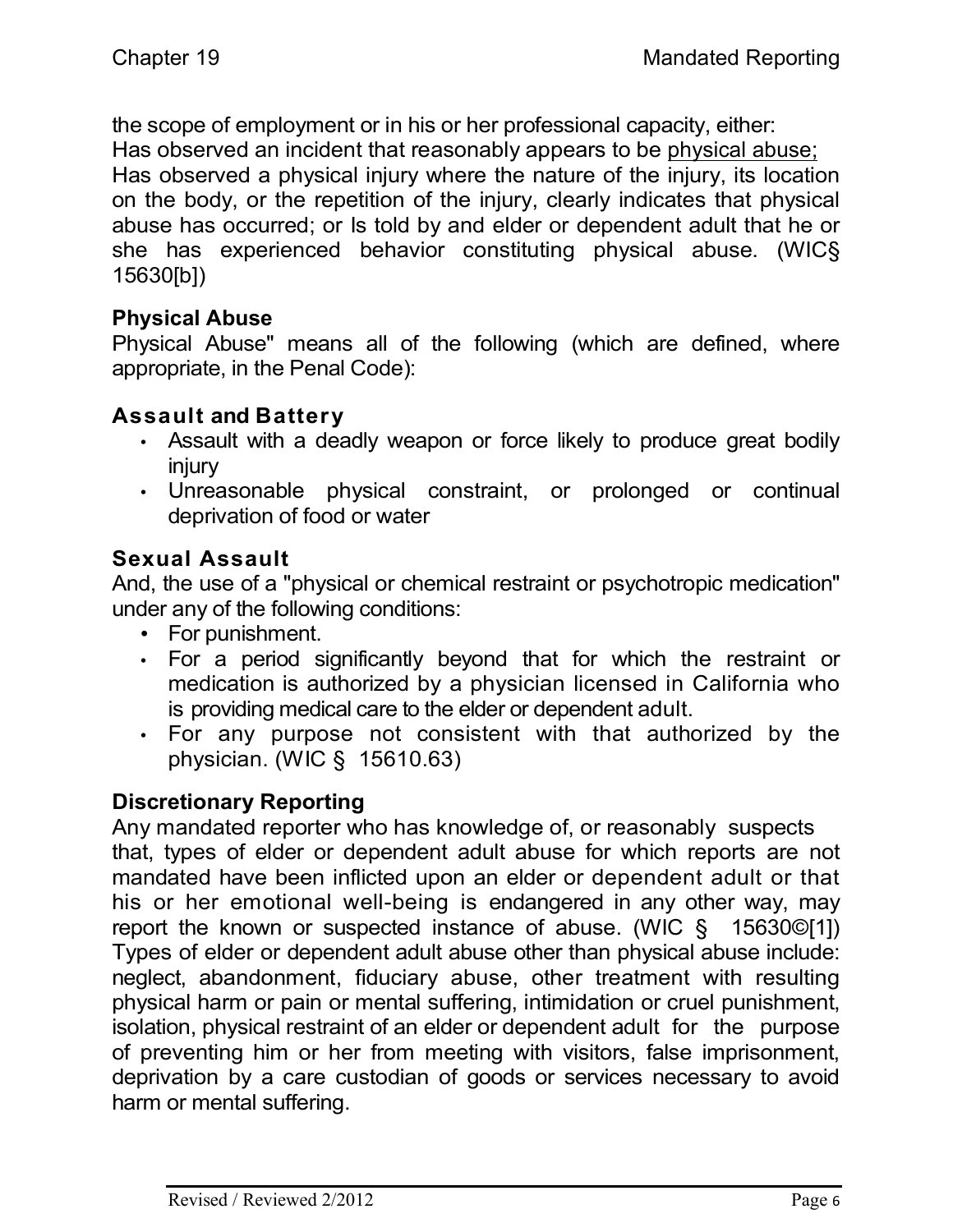**"Neglect"** means the negligent failure of a person having the care or custody of an elder or dependent adult to exercise that degree of care which a reasonable person in a like position would exercise. Neglect includes, but is not limited, to the following:

- Failure to assist in personal hygiene, or in the provision of food, clothing or shelter.
- Failure to provide medical care for physical and mental health needs. No person shall be deemed neglected or abused for the sole reason that he or she voluntarily relies on treatment by spiritual means through prayer alone in lieu of medical treatment.
- Failure to protect from health and safety hazard.
- Failure to prevent malnutrition. (WIC § 15610.57)

## **Person Required to Report**

An elder or dependent adult "care custodian," "health practitioner" or employee of an adult protective service agency or local law enforcement agency is required to report known or suspect *physical* abuse.

**"Care custodian"** means an administrator or an employee (except person who do not work directly with elders or dependent adults as a part of their official duties, including members or support staff and maintenance staff) of the following public or private facilities when the facilities provide care for elders or dependent adults.

- Twenty-four-hour health facilities Sections 1250, 1250.2, 1250.3)
- Clinics
- Home health, agencies
- Adult day health centers
- Certain educational institutions
- Sheltered workshops
- Camps
- Community care and residential care facilities *(*H&S 1502, 1569.2)
- Respite care facilities
- Foster homes
- Regional centers for persons with developmental disabilities
- State Department of Social Services and state Department of Health Services licensing divisions
	- o Offices of Patients' Rights Advocates
	- o Office of long-term care ombudsman
	- o Offices of public conservators and public guardians any other protective or public assistance agency that provides health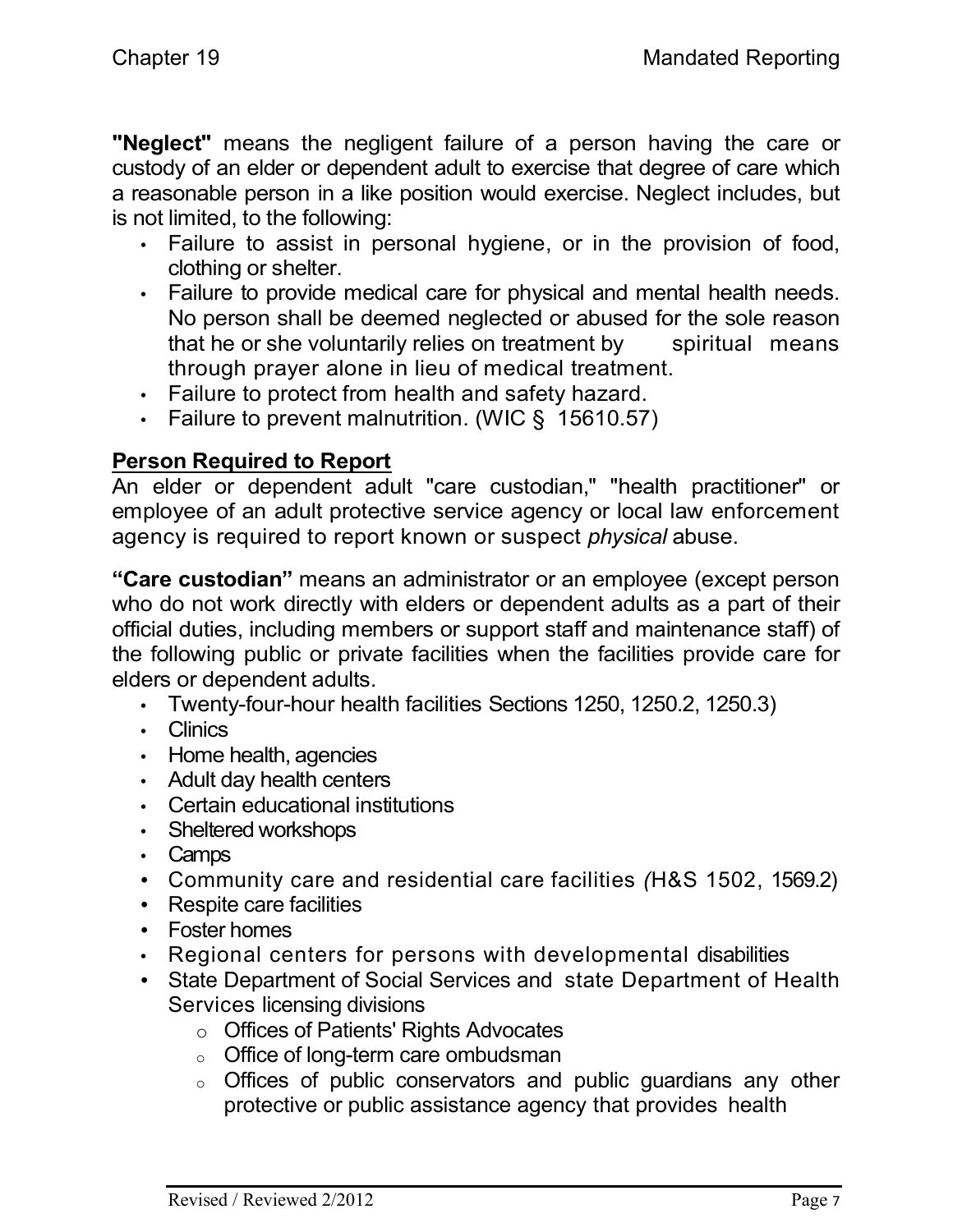#### services or social services to elders or dependent adults

**"Health practitioner"** means a physician, psychiatrist, psychologist, dentist, resident intern, optometrist, podiatrist, chiropractor, licensed nurse (including registered and licensed vocational nurses), dental hygienist, licensed clinical social worker, marriage, family and child counselor and trainee or intern, an emergency medical technician I or II, paramedic, psychological assistant, state or county public health or social service employee who treats an elder or dependent adult for any condition, a coroner, or a religious practitioner who diagnoses, examines or treats elders or dependent adults.

**"Adult protective services agency"** means a county welfare department, except person who do not work directly with elders or dependent adults as part of their official duties, including members of support staff and maintenance staff.

**"Local law enforcement agency"** means a city police or county sheriff's department or a county probation department.

### **Persons Permitted But Not Required to Report**

Welfare and Institutions Code section 15631(a) permits, but does not require, reporting from any person who has knowledge of or reasonably suspects that and elder or dependent adult has been the victim of abuse.

**"Reasonable suspicion"** means that it is objectively reasonable for a person to entertain such a suspicion, based upon facts that could cause a reasonable person in a like position, drawing when appropriate from his or her training and experience, to suspect abuse. (WIC § 15610.65)

### **Reporting Procedure**

A telephone report, followed by a written report within two working days, must be made, to either the long-term care ombudsman coordinator or to local law enforcement when abuse is alleged to have occurred in a long-term facility, or to either the county adult protective services or to a local law enforcement agency when the abuse is alleged to have occurred anywhere else. (WIC § 15630[b][1][3]) The report should include the name of the person making the report, the name and age of the elder or dependent adult, the present location of the elder or dependent adult, the names and addresses of family members or any other person responsible for the elder or dependent adult's care, if known, the nature and extent of the elder or dependent adult's condition, the date of the